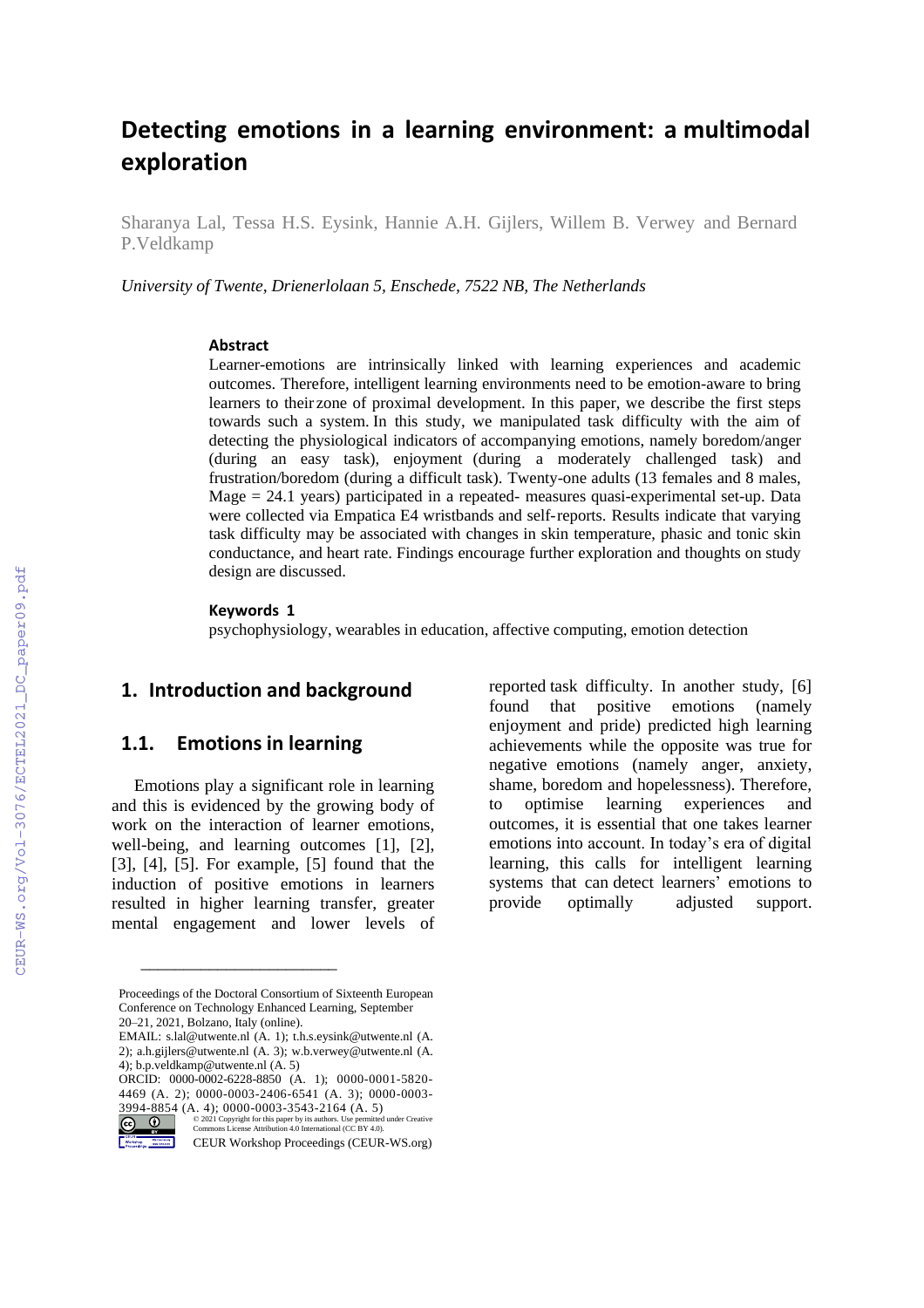#### **1.2. Theoretical perspectives**

In their meta-study that showed strong correlations between emotional, cognitive and learning processes in e-learning environments, [7] suggest fostering optimal levels of subjective control (i.e., a learner's appraisal of how much control over a task they have) and value (i.e., the value a learner places on a task). Their results alignwith and suggestions rely heavily on Pekrun's [4] Control-Value theory that states that the subjective appraisals of control and value are central to emotions related to learning. For example, if the learner sees positive value in a task and has high control of actions, they experience enjoyment. On the other hand, if they see no value in the task, they feel bored irrespective of whether they have high or low control. Similarly, if learners find themselves unable to control an activity, they experience frustration irrespective of the value they placed on the same. Pekrun's [4] activity related emotions draw on Csikszentmihalyi's [1] seminal work on 'flow' – a state of extreme concentration, when someone is so engaged in the task at handthat they forget the passage of time. Flow theory suggests that learners in 'flow' experience enjoyment and happiness and that this is achieved when one not only has a clear goal, a sense of purpose and immediate feedback, but also a balance of challenge and skill (with challenge and skill level being just above the average for the person) [1], [8]. This in turn shares similarities with one of the most significant concepts in learner centric education – the Zone of Proximal Development (ZPD) [9], which posits that learning is optimal whena task is just out of the learner's reach and they have available the assistance of a more skilled/knowledgeable person. Taking cue fromthis, in this study, we look at emotions in light of learner's perceptions of task difficulty, challenge to skill balance, absorption in a task and controlvalue appraisals.

#### **1.3. Detecting emotions**

Emotion detection has traditionally been done through learner reported data [10]. Such an approach has several limitations including the subjective nature of self-reports and the likely temporal mismatch between when an emotional state has occurred and data are collected [11]. The latter could result in the collection of data for another moment in time or even inaccuracies when recalling past experiences. Consequently, there is much interest in alternate approaches to emotion detection that can provide objective, timespecific and reliable data. One approach that is notably gaining traction is the use of physiological measures to understand underlying psychological processes. For example, [12] found that emotional valence (i.e., the extent to which an emotion is negative or positive) was positively related to blood volume pulse (i.e., a measure of the changes in blood volume flowing through one's arteries andcapillaries). Skin conductance (i.e., skin's property of conducting electricity) has been found to reflect stress during a task [13], and emotional arousal [14]. In recent educational research specifically, [15] studied adolescent girls learning in maker-spaces and found that skin conductance was positively related to engagement. In another study, [16] measured average student heart rates (i.e., the number of heart beats per minute) during medical school lectures and found a steady decline from the start to the end of a lecture. They also found that heart rate significantly increased during periods of studentinteraction such as group-based problem solving. More recently, [17] in a study involving 67 students solving statistical exercises of varying difficulty found that heart rate and skin temperature were significantly related to selfreported cognitive load and skin temperature specifically to task performance. Studies like these suggest that these measures are useful indicators of challenge to skill balance, perceived task difficulty and task absorption and can therefore offer a glimpse into learner emotions. Physiological signals that can now be assessed with portable devices give us access to vast amounts of uninterrupted, timespecific and objective data points, thus bringing us closer to understanding a learner's emotional state in real-time. However, research is still at a nascent stage and there is value in advancing the body of literature on the same (e.g., [18], [19], [20]).

### **2. Research aims of present study**

The present study is the first step in our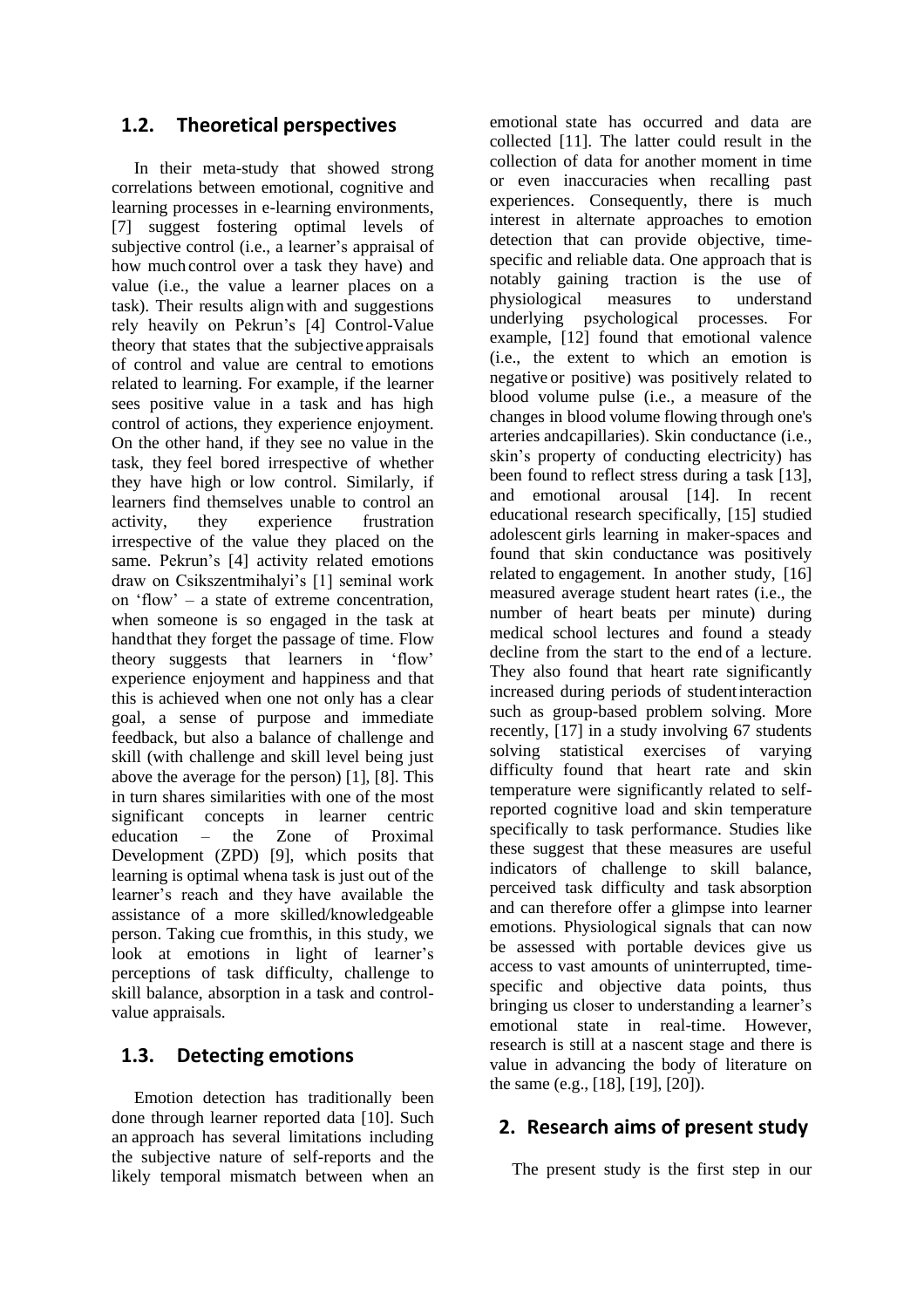research project that is geared towards developing an intelligent learning system that adapts to a learner's emotions so as to bring them to their ZPD. Therefore, this paper focuses on emotion detection. To this end, a repeated-measures quasi- experimental design was adopted wherein physiological data in combination with self- reported measures were used to detect emotional states. The physiological signals investigated in the study were skin conductance, skin temperature, blood volume pulse and heart rate. Emotional states were elicited primarily through the manipulation of task difficulty in a digital learning environment designed to teach programming skills. This manipulation (see Methods) was done with the expectation that it would lead to differences in learners' perceptions of challenge to skill balance, task absorption and therefore emotions. Drawing on the ideas of Csikszentmihalyi [1] and Pekrun [4] and past studies on psychophysiological measures,several conjectures were made:

- 1. For the task that was too easy, learners would perceive a mismatch between challenge and skills and have lowabsorption in task. Based on their appraisal of control over and value of the task, they would experience either boredom (no value, high control) or anger (negative value, high control). Boredom being a deactivating emotion (i.e., one that is associated with low arousal) would be associated with low skin conductance and heart rate. Anger on the other hand being an activating emotion (i.e., one that is associated with high arousal) would be associated with high skin conductance and heart rate.
- 2. For the task that was too difficult, the expectation was that learners would perceive a mismatch between challenge and skills and have low absorption in task. Based on control and value appraisal of the task, they would either experience frustration (positive/negative value, low control) or boredom (no value, low control). Unlike boredom, frustration being an activating emotion would be associated with high skin conductance and heart rate.

3. For the task that was neither too difficult nor too easy, it was expected that learners would perceive a balance between the challenge and their skills and have high task absorption. An appraisal of high control and high value of the task would be associated with a positive emotional state (i.e., enjoyment). Enjoyment being an activating emotion would be associated with high skin conductance and heart rate.We also expected blood volume pulse to be an indicator of emotional valence [12] and skin temperature to be high during the difficult task [17].

Emotional states were also elicited through a sample taken from the Open Affective Standardised Image Set (OASIS) [21] (described in Methods). The hypothesis was thatthe valence and arousal associated with the different images would be reflected in the physiological signals. Therefore, these could act as reference points when interpreting emotions during the programming tasks.

Thus, this study aimed to detect psychophysiological indicators (if any) of learner emotions associated with tasks of varying difficulty.

## **3. Methods**

### **3.1. Participants**

Participants consisted of 21 (13 females and 8 males, 19-32 years old,  $M_{\text{age}} = 24.14$ years) university students and working professionals based in the Netherlands. The sample consisted of persons of 6 nationalities and different educational levels (11 bachelor students, 1 bachelor's degree holder, 8master's degree holders and 1 PhD student). All participants had at least working knowledge of English and basic computer skills. Participation was voluntary and active consent had been received from all participants before the start of theexperiment.

#### **3.2. Materials**

## **3.2.1. Primary stimuli set – programming tasks**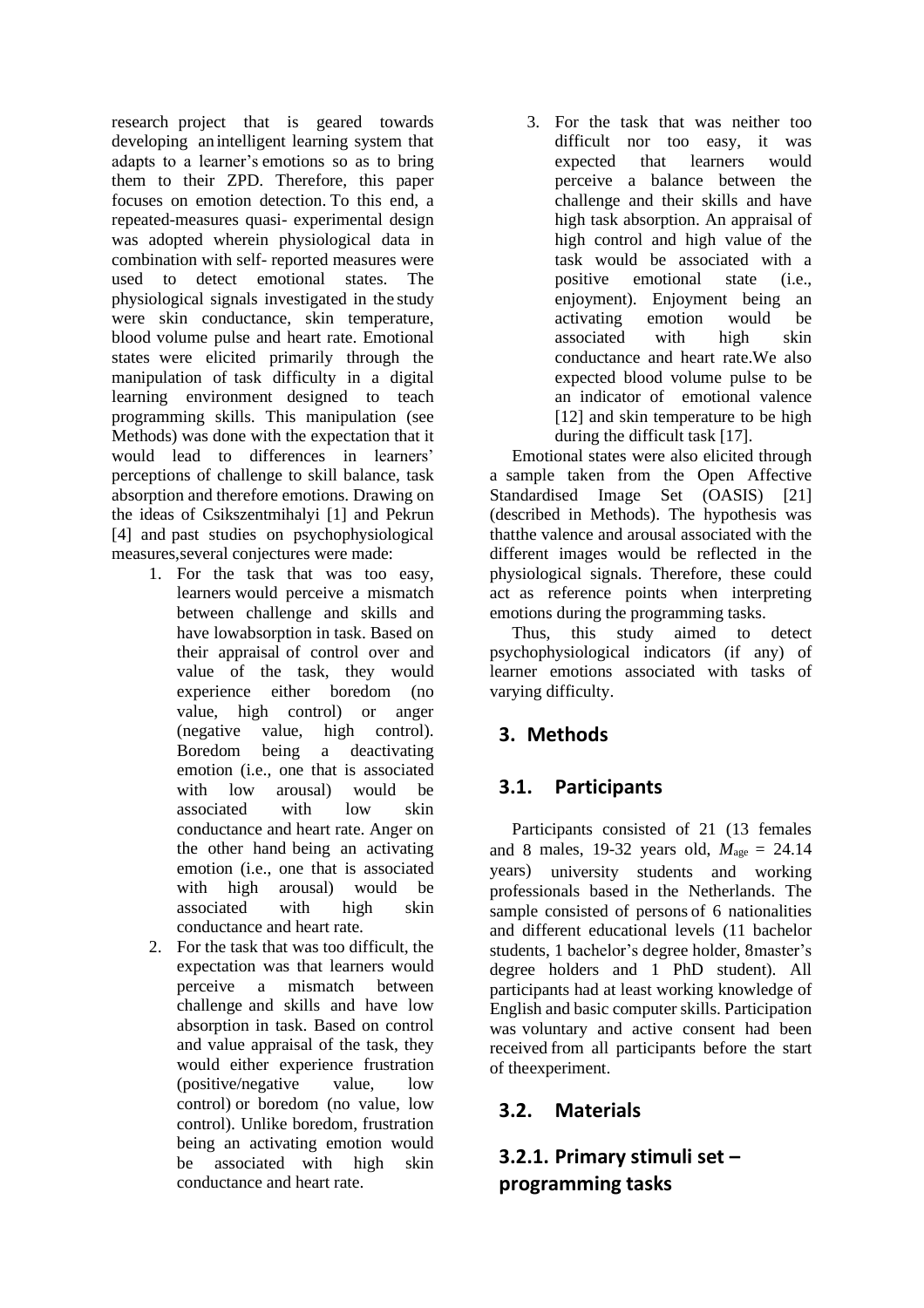In the learning environment [22], participants programmed instructions by joining blocks of code to control a red 'robot' (see Figure 1). The goal wasto make the robot reach the end of its path by codingits trajectory. Paths could be 5-, 10- or 15-step, eachrequiring a longer or more sophisticated piece of code than the previous. The environment also had a free-play 'Sandbox' mode, in which participants were free to explore the environment in any way they wanted – there was no specific aim to this activity. Three tasks of varying difficulty were designed within the learning environment. The moderately challenging task was to complete a 5-, 10- and 15-step path (see Figure 2) within 10 minutes. The easy task was to do a 5-step path over and over again for 10 minutes. The difficult task wasto 'decipher the aim and rules of the Sandbox' and 'complete it successfully' in 10 minutes. This was considered 'difficult' because the Sandbox mode does not actually have a tangible goal or rules, thusmaking the task a wild goose chase (however, participants were not aware of this fact). User responses during pilot testing of the environment and tasks concurred with these expectations.



**Figure 1:** In the digital learning environment, participants selected blocks of code (left pane),edited and joined them to form a piece of code (center pane) that would move the red robot tothe end of its path (right pane)



**Figure 2:** In the learning environment, one could either code to make the red robot reach the end of its 5- (Top-Left), 10- (Top-Right) or 15-step (Bottom-Left) path, or explore freely in the Sandbox mode (Bottom-Right)

#### **3.2.2. Baselinemeasurement stimulus**

A video with the instructions, "Sit still and relax" was displayed for 5 minutes. At the 4 m 50s mark, an audio signal indicated the end of the rest period. At this point, the phrase "I feel: " followed by a smiley meter (described in a subsequent sub-section) appeared on the screenfor 10 seconds.

#### **3.2.3. Secondary stimuli set – images**

A set of 35 500x400 pixel images – 13 positive (for example, a puppy in a teacup), 10 negative (for example, garbage) and 12 neutral (for example, a tiled roof) were sampled from OASIS [21]. The value given to these images was based on participant-reported valence in the original study. While sampling, graphic and sexually explicit images were excluded. The images were presented one after the other with intermittent5 s pauses wherein a blank screen was inserted. Each image was displayed for 10 seconds. On the 6th second, a smiley meter (described in a subsequent paragraph) along with the phrase "This photo makes me feel…" appeared below the image and stayed visible till the end of the 10th second.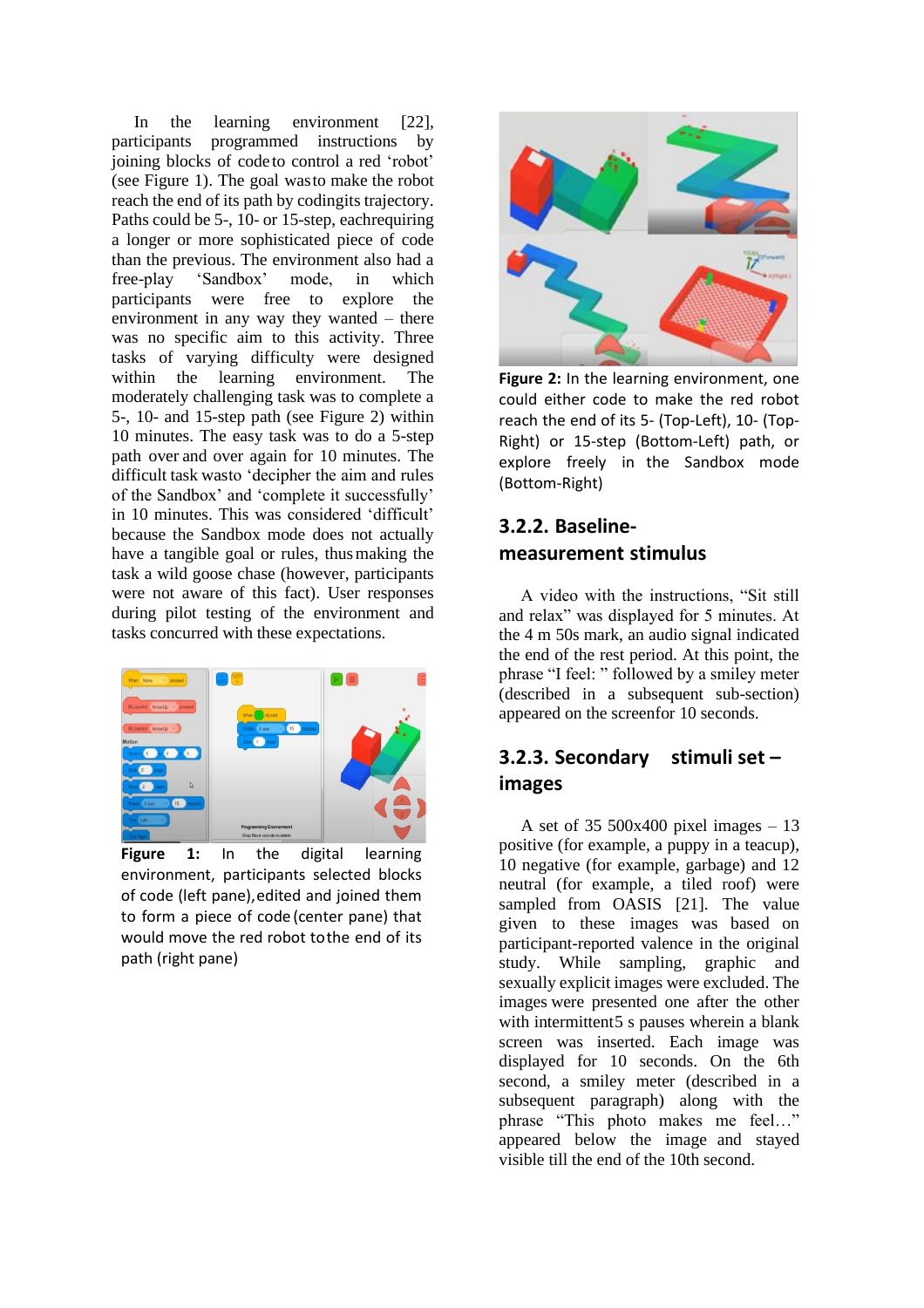#### **3.2.4. Hardware and software set up**

Physiological data were collected using the biosensing wristband E4. The E4 makes use of an electrodermal activity sensor that measures sympathetic nervous system arousal via stainless steel electrodes that are placed on the ventral wrist. This arousal is quantified in terms of skin conductance which is measured in microSiemens (µS) and sampled at 4 Hz (i.e., 4 readings per second). Skin temperature was collected in degree Celsius (°C) via the E4's infrared thermopile sensor at a sampling frequency of 4 Hz. Blood volume pulse was collected from the E4's photoplethysmography (PPG) sensor placed on the dorsal wrist and was sampled at 64 Hz. Heart rate (calculated per 10 s) was derived from blood volume pulse. In addition to this, acceleration data (indicating movement) from the E4's accelerometerwere collected at 32 Hz. All data were streamed to Empatica's cloud-based repository via an android application set up on a mobile phone which in turn was connected via Bluetooth to the E4. The internal clock of the E4 was synchronised with that of the computer on which the stimuli were loaded. A screen recorder was set up on the computer so as to capture timestamps of the different stimuli and digital behaviour during the programming tasks. A handheld timer was used to facilitate and keep trackof the different activities in the study.

### **3.2.5. Self-reports**

Self-reported data were collected using several tools:

**Smiley meter:** A five point smiley meter [23] was used to collect participants' perception of different stimuli during the study. Participants were expected to reflect on how the stimulus (a programming task, a baseline activity or an image) made them feel and point to the smiley that best represented their emotional state. The scale was used unmarked to avoid putting specific affectrelated words into the participant's head.

**Short flow scale (SFS) and task difficulty scale:** A 20-item short flow scale [24] was used asa self-report of experiences during the three programming tasks. The SFS has 2 sub-scales, 'Challenge to skill balance' (Chal2Skill) (11

items) and 'Task Absorption' (Task\_Absorption) (9 items) [24]. Since the twostatements in the scale , "It was boring for me" and "My attention was not engrossed at all by the activity" were negatively framed, they were recoded. Testing for reliability, we foundCronbach's  $\alpha = .92$ ,  $\alpha = .79$  and  $\alpha = .91$ of the SFS for the moderately challenging, easy and difficult task respectively. Reliability tests were also performed for each subscale 'challenge to skill balance' ('Chal2Skill') and 'task absorption' ('Task\_Absorption'). We found that the sub-scales Chal2Skill and Task Absorption had a) Cronbach's  $\alpha = .95$ and  $\alpha = .74$  respectively, for the moderately challenging task, b)  $\alpha = .91$  and  $\alpha = .93$ respectively, for the easy task, and c)  $\alpha = .88$ and  $\alpha = .90$  respectively, for the difficult task. Consequently, new variables valued as the mean of each subscale were computed to be used for further analyses. It is important to note that lowand high Chal2Skill ratings denote an imbalanceof challenge and skill (i.e. a task is too difficult or a task is too easy, respectively) and a moderate Chal2Skill rating denotes a balance of challenge and skill. Another self-report measure used after the programming tasks was a one- item scale on perceived task difficulty(henceforth referred to as the Task\_Difficulty scale). The scale consisted of the following item – 'Was this task 1) Too easy 2) Easy 3) Just right 4) Difficult 5) Very difficult?'

**Interview:** An audio-recorded face-to-face semi- structured interview was conducted at the end of the study to glean participants' experiences during the experiment. Participants were asked how they were feeling at the start and end of the study, if they could describe their experiences during the different programming tasks and baselines, and their rationale for selecting a particular smiley on corresponding smiley meters.

### **3.3. Procedure**

This study took place during the Covid-19 pandemic. Consequently, participants received hygiene and safety guidelines by e-mail and the experimental space and all equipment were sanitized before each use. On the day of the study, participants were individually seated in a closed lab space set up to minimize external distractions. Demographic data of participants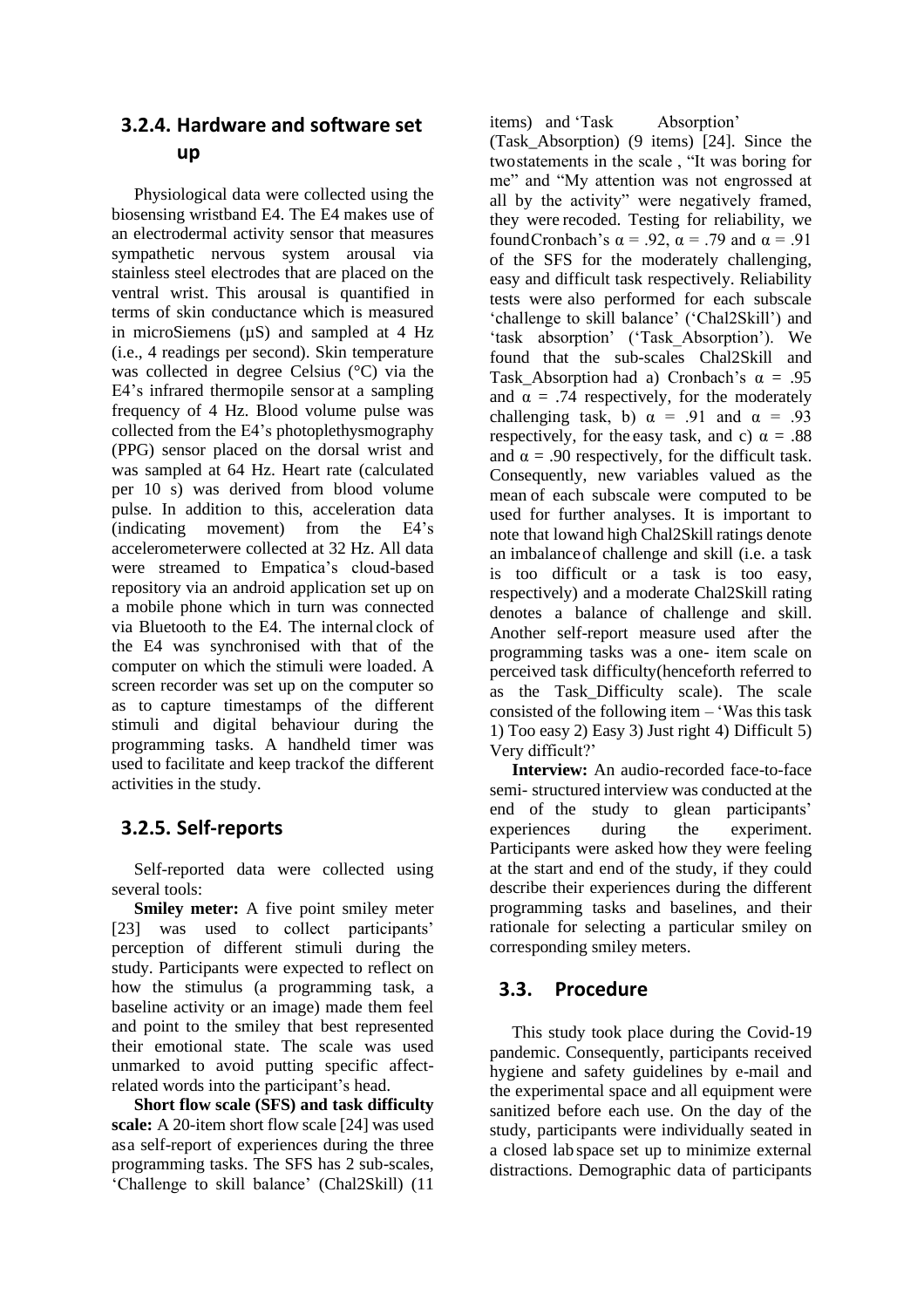namely age, sex, nationality, handedness, prior knowledge in programming and educational level were collected. Participants then received a general outline of the experimental set-up, procedure, tools and expected code of conduct. Once ready, they were fitted with the Empatica E4 on their non-dominant hand to mitigate the effects of hand movements, making sure that the wristband's sensors made complete skin contact and the electrodes for skin conductance detection were in line with the gap between the middle and ring finger. The E4 was then switched on, and readings were checked to see that a stable connection had been established. Participants then faced a computer screen with theirnon-dominant hand either on their lap or on the table. Participants first watched an instructional video outlining the components of the learning environment and how to navigate it. They were thenguided by the baseline video during which they sat still and could either look at the computer screen orthe white wall behind it, or keep their eyes closed. Then participants proceeded to do the three programming tasks one after the other. The completion of the tasks was followed by another baseline reading, then a viewing of the images and a third and final baseline reading. After each baseline, programming task and image, participants indicated their emotional state on the smiley meter. Thus for each participant, a total of 41 smiley meter ratings were collected. Meanwhile, the researcher kept time, took notes and checked that the wristband was collecting a continuous stream of data. Participants then filled three copies of the SFS and Task\_Difficulty scale, once for each programming task, were interviewed and finally debriefed about the purpose of the study. Figure 3 shows the experimental procedure.



**Figure 3:** Study procedure

#### **3.4. Data pre-processing**

Blood volume pulse, heart rate, skin conductance and skin temperature readings were obtained as separate files. These were combined using a Python program that took the earliest and latest time stamps and interpolated all readings between the two. This involvedbringing all data capturing times to a 0.25 second temporal resolution (in keeping with the 4 Hz sampling rate of the electrodermal activitysensor). Timestamps for various user actions and events (i.e., start and end of a stimulus) were obtained from screen recordings and added to these data. These were used to determine the duration of time windows to be analysed. Baselines were computed as the start of the baseline video to the reading just before the appearance of the smiley meter. The duration of an image stimulus was coded as the moment the image was displayed to the moment just before the appearance of the smiley meter. Task duration was 10 minutes unless a participant took less time to complete a task. All continuous physiological readings falling within a time window were averaged. These were then standardised by subtracting from them the average of all the baseline readings. Further analyses were performed using these standardised values.

Skin conductance was pre-processed using the MATLAB (The MathWorks, Inc., Natick, MA, U.S.A. ) software package 'Ledalab' (version 3.4.9 http://www.ledalab.de). Signal pre-processing included decomposition to its two components, phasic skin conductance (rapidly changing signal) and tonic skin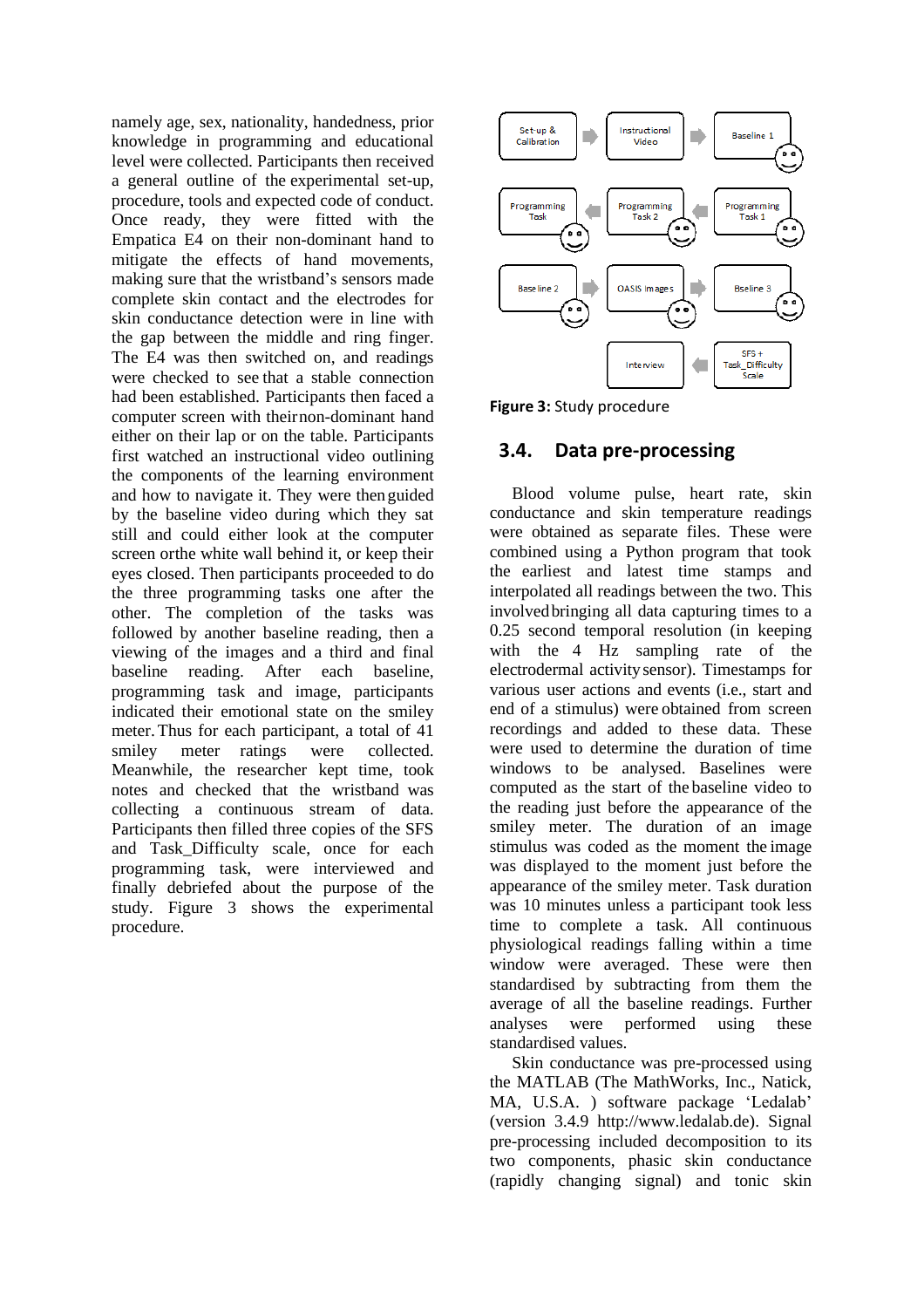conductance level (slow-moving signal), using the continuous decomposition analysis method [25] and feature extraction. Feature extraction was done using a threshold of 0.01  $\mu$ S. Phasic signal features that were extracted were namely onset and amplitude of non-specific significant skin conductance responses (nSCRs). These were used to compute nSCR frequency (nSCR/min) for each programming task.Baseline nSCR frequency was computed as the average of all three baselines. Taking cue fromPijeira-Díaz et al. (2018), phasic skin conductance was computed as a categorical variable with 3values: 0 (low nSCR frequency – 0 to 3 SCR/min), 1 or (medium nSCR frequency  $-4$  to 20 nSCR/min) and 2 (high nSCR frequency – 21 and above nSCR/min). Tonic skin conductance data was extracted as a continuous variable.

#### **4. Results**

To answer the exploratory question of whether we could detect psychophysiological indicators (if any) of learner emotions associated with tasks of varying difficulty, we made comparisons across the three tasks and deviations from the baseline. We used linear mixed models while controlling for acceleration and demographic data. Pairwise comparisons were computed having applied Bonferroni correction. Across tasks, we found a significant variation in skin conductance  $[F(3, 60) = 15.09, p = 0.00]$ , heart rate  $[F(3, 60) = 15.09, p = 0.00]$ 60) = 9.61,  $p = 0.00$  and temperature  $F(3, 1)$  $(60) = 3.13, p = 0.03$ . Please refer to Figures 4, 5 and 6 for more details.



**Figure 4:** SC at baseline (B) was significantly higher than that during the easy (E) [mean difference =  $0.62$ ,  $p = 0.00$ ], moderately challenging (M) [mean difference = 0.38, *p* = 0.02] and difficult (D) tasks [mean difference = 0.76,  $p = 0.00$ ]. SC during the moderately

challenging task (M) was significantly higher than that during the difficult (D) task [mean difference = 0.38, *p* = 0.02].



**Figure 5:** Heart rate during the moderately challenging task (M) was significantly greater than that during the baseline (B) [mean difference = 4.22,  $p = 0.00$ ], easy (E) [mean difference = 4.02, *p* = 0.00] and difficult (D) tasks [mean difference = 5.33, *p*  $= 0.00$ ].



**Figure 6:** Temperature during the easy (E) task was significantly higher than that during the baseline  $(B)$ , [mean difference = 0.33, *p* = 0.03].No significant changes during the moderately challenging (M) and difficult (D) tasks were observed.

Results indicated no significant changes in blood volume,  $F(3, 60) = 1.20$ ,  $p = 0.32$  and tonic skin conductance,  $F(3, 66) = 1.46$ ,  $p =$ 0.23.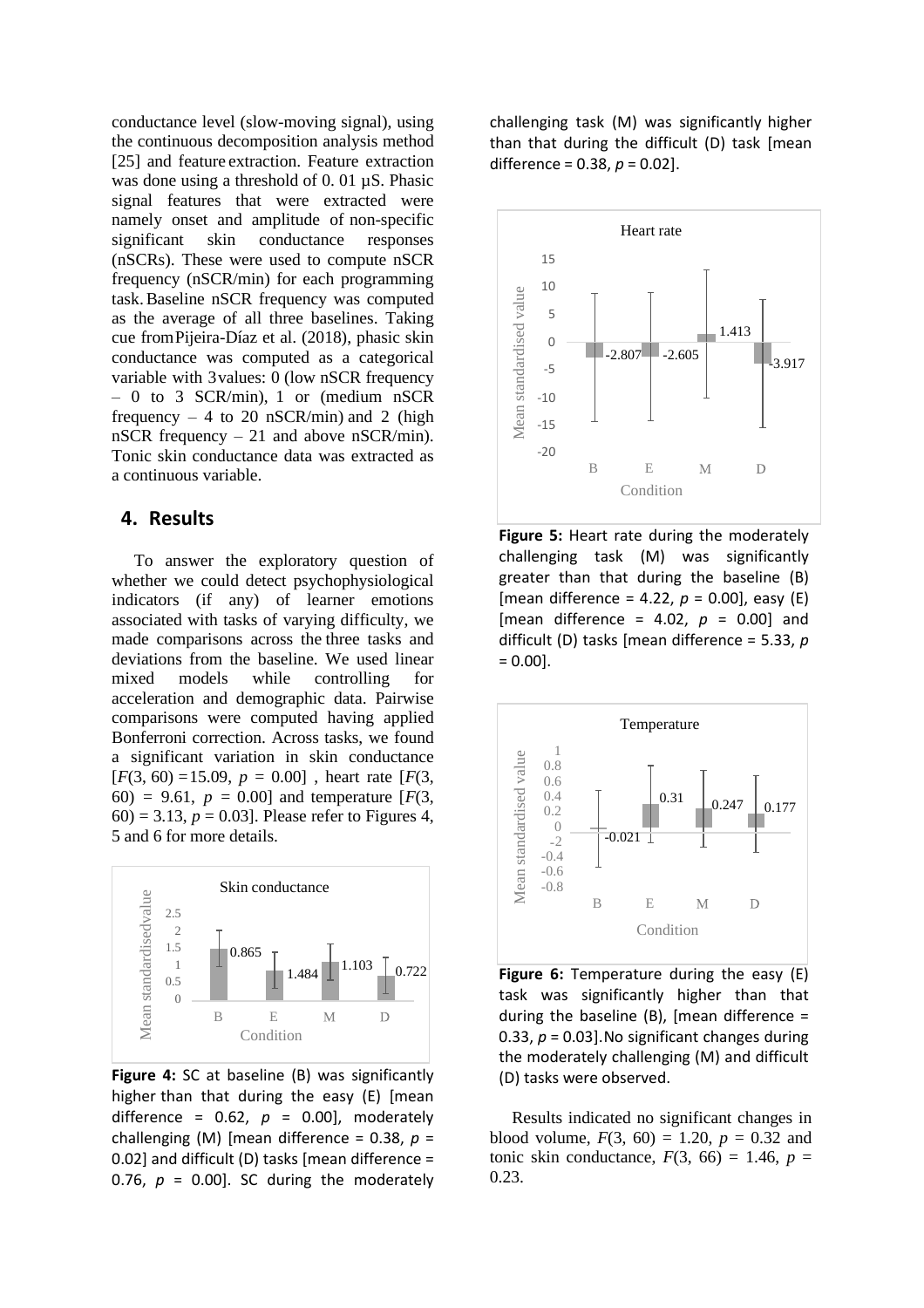Relationships between physiological data and appraisals of challenge to skill balance, task difficulty and task absorption were explored. To do this, demographic data were included as fixed factors and participant was a random factor in the linear mixed model. We found no effect of Chal2Skill  $(F(1, 38.04)$  = 0.79, *p* = 0.38), Task\_Absorption (*F*(1,  $37.61$ ) = 0.06,  $p = 0.81$ ) and Task Difficulty  $(F(4, 36.06) = 0.10, p = 0.98)$  on phasic skin conductance. We also found no effect of Chal2Skill  $(F(1, 33.69) = 1.97, p = 0.17)$ , Task Absorption  $F(1, 33.58) = 0.46$ ,  $p = 0.50$ ) and Task\_Difficulty ( $F(4, 33.35) = 0.96$ ,  $p =$ 0.44) on heart rate. No significant effect of Chal2Skill  $(F(1, 34.88) = 1.45, p = 0.24)$ , Task\_Absorption (*F*(1, 34.61) = 1.45,  $p = 0.24$  and Task\_Difficulty  $(F(4, 33.96) = 0.93, p = 0.46)$  was found on blood volumepulse. Chal2Skill  $(F(1, 38.60) =$ 1.29,  $p = 0.26$ ), Task Absorption (*F*(1, 38.22)  $= 0.80, p = 0.38$ ) and Task\_Difficulty ( $F(4,$  $36.37$ ) = 2.09,  $p = 0.10$ ) had no significant effects on temperature. Chal2Skill was found to have a positive effect on tonic skin conductance  $(\beta = 0.43, t(36.96) = 2.93,$ *p* = 0.00, 95% CI [0.13, 0.73] and Task\_Absorption was found to have a negative effect ( $\beta$  = -0.37,  $t(37.38)$  = -3.56, *p* = 0.00, 95% CI [-0.59, -0.16]). There are some indications that Task\_Difficulty ratings negatively affect tonic skin conductance: For Task\_Difficulty = 1,  $\beta$  = -2.27,  $t(34.67)$  =  $-4.33, p = 0.00, 95\%$  CI [ $-3.34, -1.21$ ], for Task\_Difficulty = 2,  $\beta$  = -1.20,  $t(33.77)$  =  $-2.48, p = 0.02, 95\% \text{ CI}$  [ $-2.19, -0.22$ ], for Task\_Difficulty = 3,  $\beta$  = -0.88,  $t(34.70)$  = -2.09, *p* = 0.04, 95% CI [-1.74, -0.03] and for Task\_Difficulty = 4,  $\beta$  = 0.036,  $t(34.91)$  =  $0.12, p = 0.90, 95\% \text{ CI}$  [-0.56, 0.63].

Next, to examine whether the valence of (OASIS image-induced) emotions would be reflected in physiological data, relationships between the latter and smiley meter ratings for images were analysed.We found no significant relation between smiley meter ratings and tonic skin conductance levels  $[F(4, 677.72) =$ 1.63,  $p = 0.17$ ], blood volume pulse [ $F(4, 4)$ ] 654.02) =  $0.97$ ,  $p = 0.42$  ], heart rate [ $F(4, 4)$ ] 683.29) = 1.66 , *p* = 0.16 ] and skin temperature  $[F(4, 676.20) = 1.37, p = 0.24].$ Feature extraction from phasic skin conductance data corresponding to the image stimuli resulted in no significant SCRs for practically the whole dataset (except 1 to 2 images of few participants).

Finally, we also evaluated the stimuli, i.e., examined whether participants perceived the programming tasks as they were intended to be (namely, task  $1 -$  moderately challenging and positive-emotion inducing, task  $2 - \text{too}$ easy, negative-emotion inducing, and task 3 – too difficult, negative-emotion inducing). We used linear mixed models while controlling for demographic data. Results indicated significant differences in Chal2Skill ratings  $[F(2, 40) = 43.59, p = 0.00]$ . The average Chal2Skill rating for the moderately challenging task exceeded that of the difficult task (mean difference  $= 1.43, p = 0.00$ ), while that of the easy task was greaterthan that of the moderately challenging (mean difference = 0.76,  $p = 0.01$ ) and difficult task (mean difference  $= 2.20$ ,  $p = 0.00$ ). We found significant differences in Task\_Difficulty ratings  $[F(2, 39) = 40.97, p = 0.00]$ . As expected, Task\_Difficulty ratings for the difficult task were greater than those of the moderately challenging task (mean difference  $= 1.86$ ,  $p = 0.00$ ) and easy task (mean difference  $= 2.60$ ,  $p = 0.00$ ), while ratings for the moderately challenging task were higher than those for the easy task (mean difference  $=$ 0.75,  $p = 0.05$ ). No significant differences in Task\_Absorption ratings were found [*F*(2, 40)  $= 2.15$ ,  $p = 0.13$ . We also found no significant differences in smiley meter ratings for the different tasks,  $F(2, 46) = 1.14$ ,  $p = 0.33$ . This is corroborated by the interviews in which several participants exhibit recall bias at the time of responding to the smiley meters. For example, one participant provided a low smiley meter rating despite having enjoyed the task simply because they felt disappointed at not being able to complete it on time. In another case, a participant displayed agitation through most of the task period but gave a high rating because they managed to understand the task towards the end. Consequently, smiley meter ratings for the tasks were not included in any other analyses. During the interviews, some words used to describe experiences during the moderately challenging task were "confused", "challenging", "enjoyable" and "fun". Some participants ( $n = 5$ ) described feeling slightly stressed or frustrated when they could not find a solution at the beginning, but feeling better afterwards. Some  $(n = 4)$  displayed disappointment at not being able to complete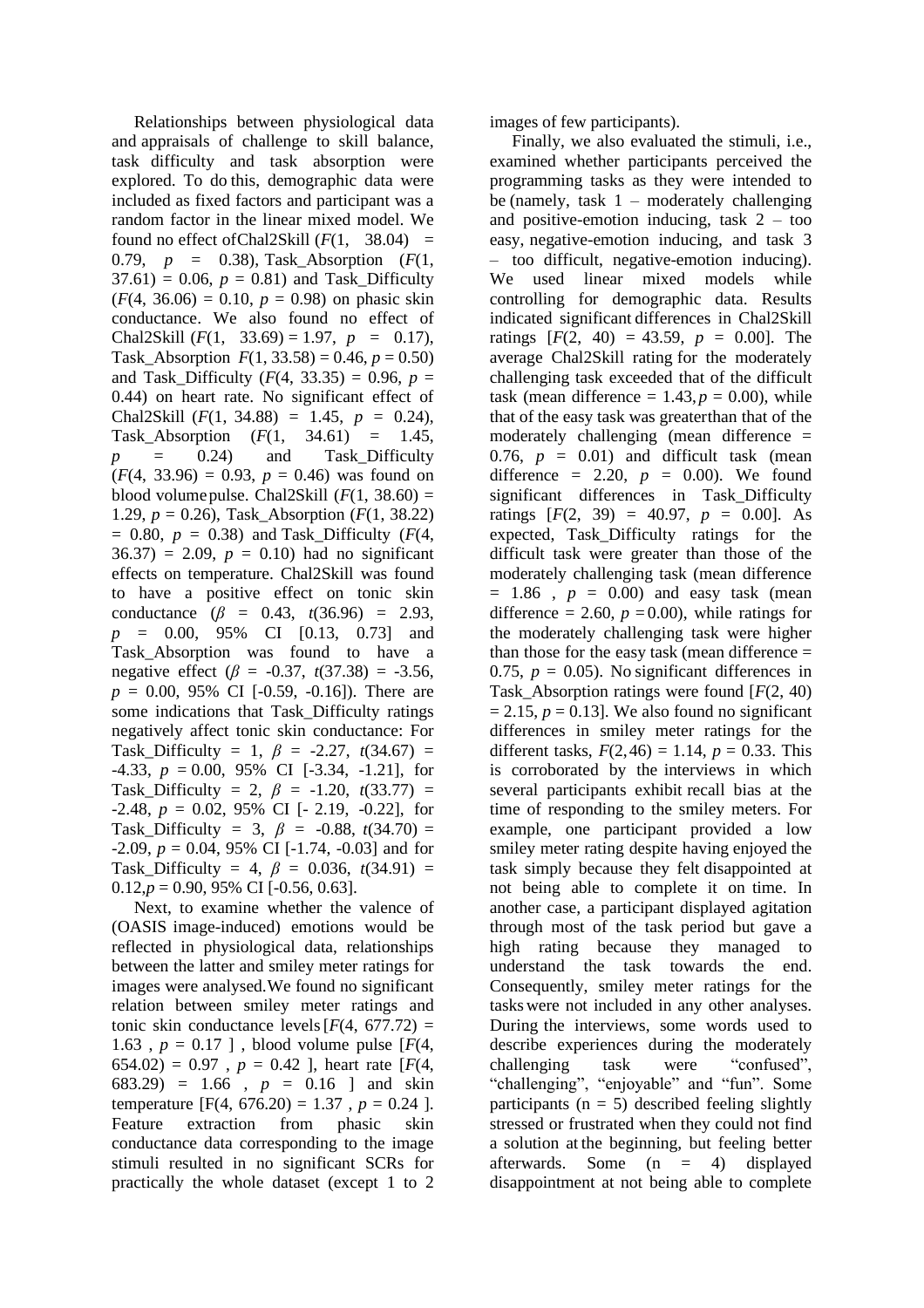the task. Talking about the easy task, most participants ( $n = 13$ ) mentioned its repetitive nature or described being bored at some point during the task. While describing their experience during the difficult task, most participants ( $n = 11$ ) mentioned frustration, annoyance, a sense of hopelessness or incompetence.

#### **5. Discussion**

In this study, we attempted to detect physiological indicators of learning related emotions by using multimodal data from a biosensing wristband and self-reports. To this end, we presented participants with an easy, moderately challenging and difficult task with the expectation that these would be associated with different emotions. It was expected that during the easy and difficult tasks, participants would experience negative emotions (boredom/frustration/anger). This negative emotional state would be associated with a combination of low blood volume pulse and either low skin conductance and heart rate, or high skin conductance and low heart rate. We also expected that during the moderately challengingtask, participants would experience a positive emotional state (i.e., enjoyment), which in turn would be associated with high blood volume pulse, skin conductance and heart rate. Results show that participants in general had lower phasic skin conductance and heart rate during the difficult task as compared to the moderately challenging task. In fact, heart rate during the moderately challenging task was also higher than that during baseline and the easy task. On the other hand, no significant differences in blood volume pulse were found. Thefindings of high heart rate and phasic skin conductance during the moderately challenging task align with our expectation of indicators of enjoyment. Similarly, low phasic skin conductance, tonic skin conductance and heart rate during the difficult task could indicate boredom. While we did not see high skin temperatures during the difficult task as expected, indications of high skin temperature and tonic skin conductance levels during the easy task could indicate anger [26], [27].These indications of enjoyment, boredom and anger also align with our expectations based on the control-value theory [6]. However, a comparison with self-reports and certain limitations of the study (discussed below) suggest that more evidence is required to ascertain whether all these physiological changes are indeed due to the emotional stimuli.

The biggest limitations of this study are the fixed order of the programming tasks and a lack of sufficient evidence to ascertain clear relationships between all the physiological signals and self- reports. Therefore, we cannot write off order-effects and there is a great likelihood that the changes in physiological signals are simply due to the passage of time. Also, there is the issue of obtaining clear self-reports on emotions. In this study, data fromthe smiley meters did not add value to the analysis. The decision to use a smiley meter wasto ensure that we did not put words into participants' heads. However, this resulted in not having direct measures of learner emotions and having to make inferences based only on learner appraisals of task difficulty, challenge to skill balance and task absorption. We also gathered that the 10 minute intervals between smiley meter ratings on the programming tasks were likely too long as several participants displayed recall bias. Since these limitations warrant further research, in our next study, we will tweak our design to ensure increased reliability of our findings. Firstly, we plan to randomise the order of tasks for each participant. And secondly, we will collect regular and intermittent reports during the task (for example, every 3 to4 minutes) on a more sophisticated scale such as the Affect Grid [28] or Self-Assessment Manikin [29].

The use of physiological measures of emotion detection has important theoretical and practical implications. As mentioned earlier, the vast majority of studies in learner emotion have utilized self-reported data [10]. These include the building of significant educational theories such as [6]. An approach utilizing multimodal data including physiological data (such as whatwe do in this study) opens up the possibility to test such theories in a more robust manner and advance our knowledge base on learner psychology. Additionally, such studies take us closer towards realizing intelligent systems that can detect and therefore cater to the emotions of learners. The results of the present study thus contribute towards the field of emotions in learning.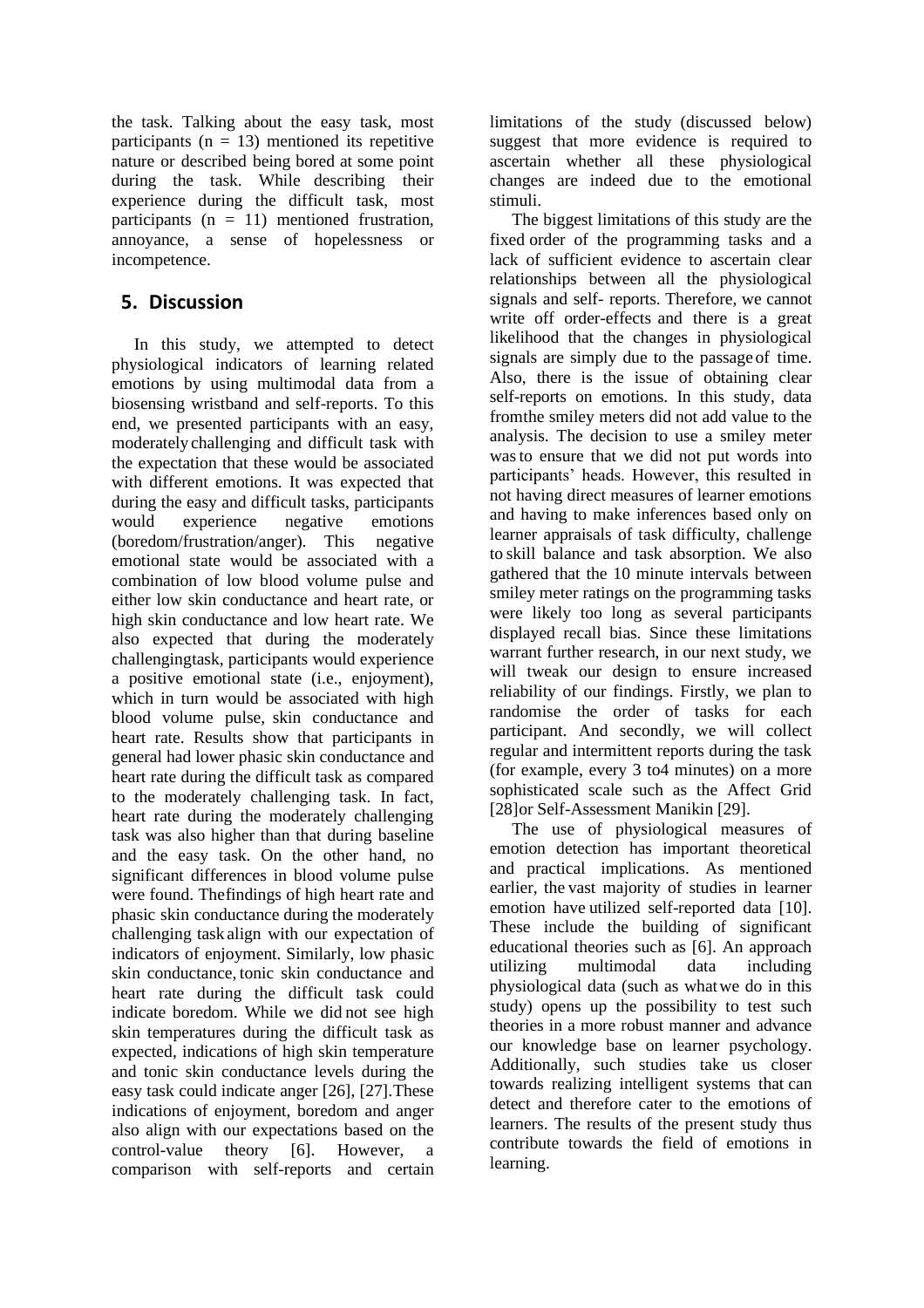#### **6. Conclusion**

In the present study, we found indications that certain learner emotions related to different task difficulties may possibly be characterised by a combination of phasic and tonic skin conductance, heart rate, and skin temperature. Such a psychophysiological approach to emotion detection can open the doors to real- time adaptive support that can bring learners to their zone of proximal development and consequently greatly improve learning outcomes. Therefore, though the results of the present study are far from definitive, we see value in advancing research in this area. Our next steps include a) furthering our exploration of signals collected from the E4 after including design changes derived from this study, b) exploring other nonintrusive measures of learner engagement such as camera based eye tracking and screen activity, c)developing a multimodal system of emotion detection, d) prototyping an adaptive system based on affective feedback.

#### **7. Acknowledgements**

This study was funded by the BMS Signature PhD grant at the University of Twente and made possible with the technical assistance of the university's BMSLab. We would like to thank André Bester and Lucia M. Rabago Mayer for the Python code, setting up the Unity platform and other technical guidance. We would also like to thank Johannes Steinrücke for his guidance on statistical methods, especially linear mixed models.

#### **8. References**

- [1] B. Mihaly Csikszentmihalyi, Flow: The Psychology of Optimal Experience, Harper & Row, New York, 1990.
- [2] Kort, Barry, Rob Reilly and Rosalind W. Picard, An affective model of interplay between emotions and learning: engineering educational pedagogy-building a learning companion, in*:* Proceedings IEEE International Conference on Advanced Learning Technologies,

2001, pp 43-46. doi: 10.1109/ICALT.2001.943837

- [3] R. E. Mayer, Searching for the role of emotions in e-learning, Learn. Instr. 70 (2019). doi: 10.1016/j.learninstruc.2019.05.010.
- [4] R. Pekrun, The control-value theory of achievement emotions: assumptions, corollaries, and implications for educationalresearch and practice, Educ. Psychol. Rev. 18 (2006), pp. 315–341. doi: 10.1007/s10648-006-9029-9.
- [5] E. R. Um, J. L. Plass, E. O. Hayward, B. D. Homer, Emotional design in multimedialearning, J. Educ. Psychol. 104 (2012), pp. 485–498. doi: 10.1037/a0026609.
- [6] R. Pekrun, S. Lichtenfeld, H. W. Marsh, K. Murayama, T. Goetz, Achievement Emotions and Academic Performance: Longitudinal Models of Reciprocal Effects, Child Dev. 88 (2017), pp. 1653–1670. doi: 10.1111/cdev.12704.
- [7] K. Loderer, R. Pekrun, J. C. Lester, Beyond cold technology: A systematic review and meta-analysis on emotions intechnology-based learning environments, Learn. Instr. 70 (2020). doi: 10.1016/j.learninstruc.2018.08.002.
- [8] K. S. Beard, Theoretically Speaking: An Interview with Mihaly Csikszentmihalyi on Flow Theory Development and Its Usefulness in Addressing Contemporary Challenges inEducation, Educ. Psychol. Rev. 27 (2015). doi: 10.1007/s10648- 014- 9291-1.
- [9] L.S. Vygotsky, Mind in society: The development of higher psychological processes, Harvard University Press, Massachusetts, 1978.
- [10] C. H. Wu, Y. M. Huang, J. P. Hwang, Review of affective computing in education/learning: Trends and challenges, Br. J. Educ. Technol. 47 (2016). doi: 10.1111/bjet.12324.
- [11] E. Yadegaridehkordi, N. F. B. M. Noor, M. N. Bin Ayub, H. B. Affal, N. B. Hussin, Affective computing in education: A systematic review and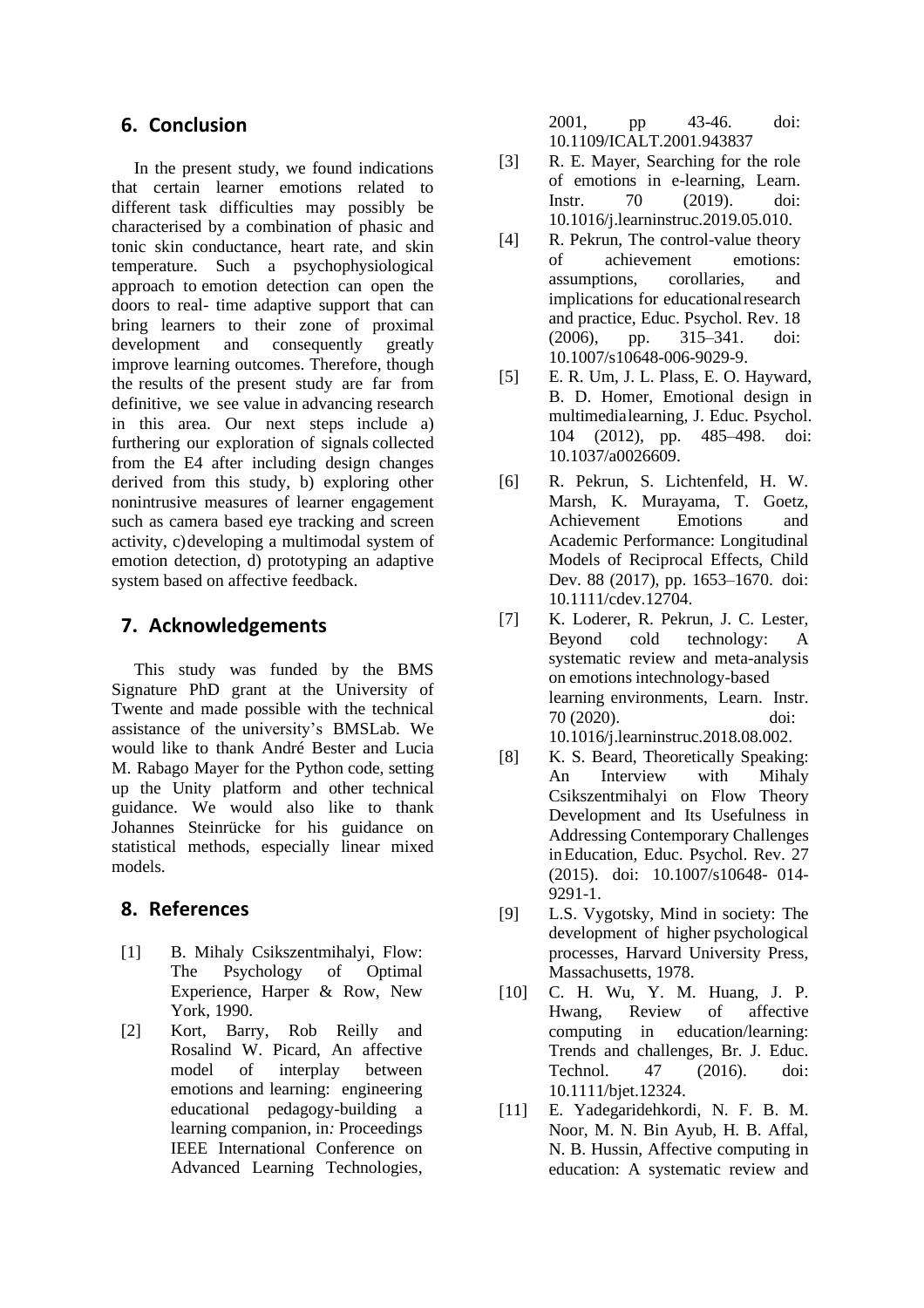future research, Comput. Educ. 142 (2019). doi: 10.1016/j.compedu.2019.103649.

- [12] E. H. Jang, M. S. Park, B. J. Park, S. H. Kim, M. A. Chung, J. H. Sohn, Relationship between affective dimensions and physiological responses induced by emotional stimuli: Base on affective dimensions: Arousal, valence, intensity and approach, in: Proceedings of PhyCS 2014 - Proc. Int. Conf. Physiol. Comput. Syst., 2014, pp. 254–259. doi: 10.5220/0004728302540259.
- [13] Brouwer, A., Van Beurden, M., Nijboer, L., Derikx, L., Binsch, O., Gjaltema, C., Noordzij, M., A comparison of different Electrodermal variables in response to an acute social stressor, Symbiotic Interaction 7 (2018). doi: https://doi.org/10.1007/978-3-319- 91593-7\_2.
- [14] M. Jindrová, M. Kocourek, P. Telenský,Skin conductance rise time and amplitude discern between different degrees ofemotional arousal induced by affective pictures presented on a computer screen, bioRxiv (2020). doi: 10.1101/2020.05.12.090829.
- [15] V. R. Lee, L. Fischback, R. Cain, A wearables-based approach to detect and identify momentary engagement in afterschool Makerspace programs, Contemp. Educ. Psychol. 59 (2019). doi:

10.1016/j.cedpsych.2019.101789.

- [16] D. K. Darnell, P. A. Krieg, Student engagement, assessed using heart rate, shows no reset following active learning sessions in lectures, PLoS One 14 (2019). doi: 10.1371/journal.pone.0225709.
- [17] C. Larmuseau, J. Cornelis, L. Lancieri, P. Desmet, F. Depaepe, Multimodal learning analytics to investigate cognitive load during online problem solving, Br. J. Educ. Technol. (2020). doi: 10.1111/bjet.12958.
- [18] I. Arroyo, B. P. Woolf, W. Burelson, K. Muldner, D. Rai, M. Tai, A multimedia adaptive tutoring system

for mathematics that addresses cognition, metacognition and affect, Int. J. Artif. Intell. Educ. 24 (2014) 387–426. doi: 10.1007/s40593- 014- 0023-y.

- [19] M. Dindar, J. Malmberg, S. Järvelä, E. Haataja, P. A. Kirschner, Matching self-reports with electrodermal activity data: Investigating temporal changes in self- regulated learning, Educ. Inf. Technol. 25 (2020) 1785–1802. doi: 10.1007/s10639-019-10059-5.
- [20] H. J. Pijeira-Díaz, H. Drachsler, P. A. Kirschner, S. Järvelä, Profiling sympathetic arousal in a physics course: How active are students?, Journal of Computer Assisted Learning 34 (2018) 397–408. doi: 10.1111/jcal.12271.
- [21] B. Kurdi, S. Lozano, M. R. Banaji, Introducing the Open Affective Standardized Image Set (OASIS), Behav. Res. Methods 49 (2017) 457– 470. doi: 10.3758/s13428-016-0715- 3.
- [22] D.C. Menezes, 2019. Play Mode Blocks Engine. URL: https://assetstore.unity.com/packages/ templates/systems/play-mode-blocksengine-158224.
- [23] Read JC, MacFarlane SJ, Casey C, Endurability, engagement and expectations: measuring children's fun, in : Proceedings of the International Workshop Interaction Design and Children, Shaker Publishing, Eindhoven, 2002.
- [24] T. Magyaródi, H. Nagy, P. Soltész, T. Mózes, A. Oláh, Psychometric properties of a newly established flow state questionnaire, 2013.
- [25] Benedek, M., & Kaernbach, C., Decomposition of skin conductance data by means of nonnegative deconvolution. *Psychophysiology 47* (2010) 647 – 658. doi: 10.1111/j.1469-8986.2009.00972.x.
- [26] V. Jha, N. Prakash, S. Sagar, Wearable anger-monitoring system, ICT Express 4 (2018) 194–198. doi: 10.1016/J.ICTE.2017.07.002.
- [27] G. Stemmler, Physiological processes during emotion, in: P. Philippot, R. S. Feldman (Eds.), The regulation of